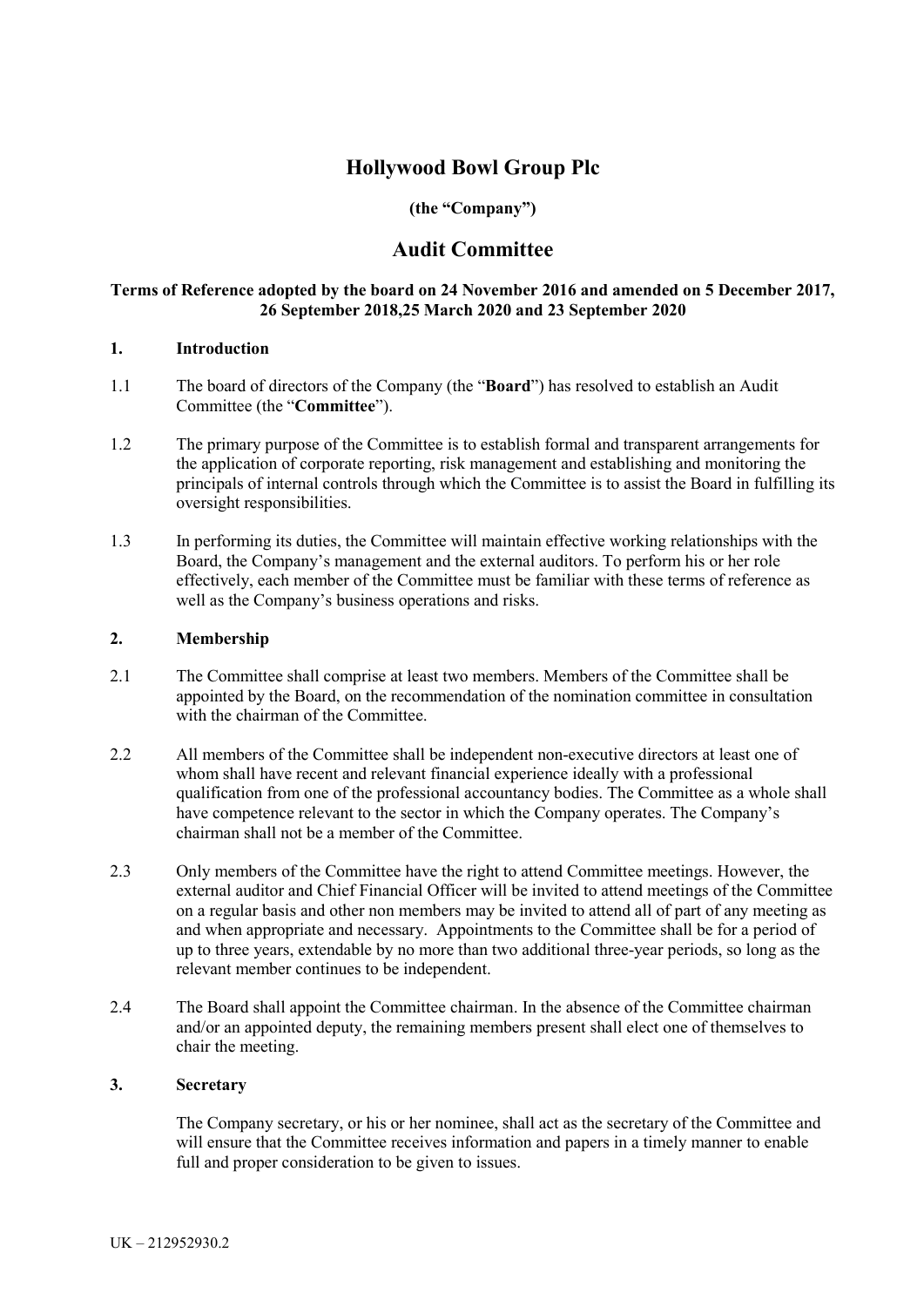## **4. Quorum**

- 4.1 The quorum necessary for the transaction of business shall be two members. A duly convened meeting of the Committee at which a quorum is present shall be competent to exercise all or any of the authorities, powers and discretions vested in or exercisable by the Committee.
- 4.2 Each member of the Committee shall disclose to the Committee:
	- 4.2.1 any personal financial interest (other than as a shareholder of the Company) in any matter to be decided by the Committee; or
	- 4.2.2 any potential conflict of interest arising from a cross-directorship.
- 4.3 Any such member shall abstain from voting on resolutions of the Committee in relation to which such interest exists and from participating in the discussions concerning such resolutions).

## **5. Frequency of meetings**

- 5.1 The Committee shall meet at least three times a year at appropriate intervals in the financial reporting and audit cycle and otherwise as required.<sup>[1](#page-1-0)</sup>
- 5.2 Outside of the formal meeting programme, the Committee chairman will maintain a dialogue with key individuals involved in the Company's governance, including the Board chairman, the chief executive, the Chief Financial Officer and the external audit lead partner.

#### **6. Notice of meetings**

- 6.1 Meetings of the Committee shall be convened by the secretary of the Committee at the request of any of its members or at the request of the external audit lead partner or Chief Financial Officer if they consider it necessary and may be conducted whether the members are physically present of in the form of either video or audio conferences.
- 6.2 Unless otherwise agreed, notice of each meeting confirming the venue, time and date together with an agenda of items to be discussed, shall be forwarded to each member of the Committee, any other person required to attend and all other non-executive directors, no later than five working days before the date of the meeting. Supporting papers shall be sent to Committee members and to other attendees as appropriate, at the same time. Papers required by the Committee may be provided electronically.

#### **7. Minutes of meetings**

- 7.1 The secretary or his/her nominee shall minute the proceedings and decisions of all meetings of the Committee, including recording the names of those present and in attendance.
- 7.2 The secretary of the Committee shall ascertain, at the beginning of each Committee meeting, the existence of any conflict of interest and minute them accordingly<sup>[2](#page-1-1)</sup>.

<span id="page-1-0"></span><sup>&</sup>lt;sup>1</sup> Meetings should be organised so that attendance is maximised (for example by timetabling them to coincide with board meetings)

<span id="page-1-1"></span><sup>2</sup> Pursuant to sections 177 and 182 of the Companies Act 2006, a director is required to declare his interest in a proposed or existing transaction or arrangement with the Company to the 'other directors', therefore details of any such conflict must also be provided to the Board accordingly.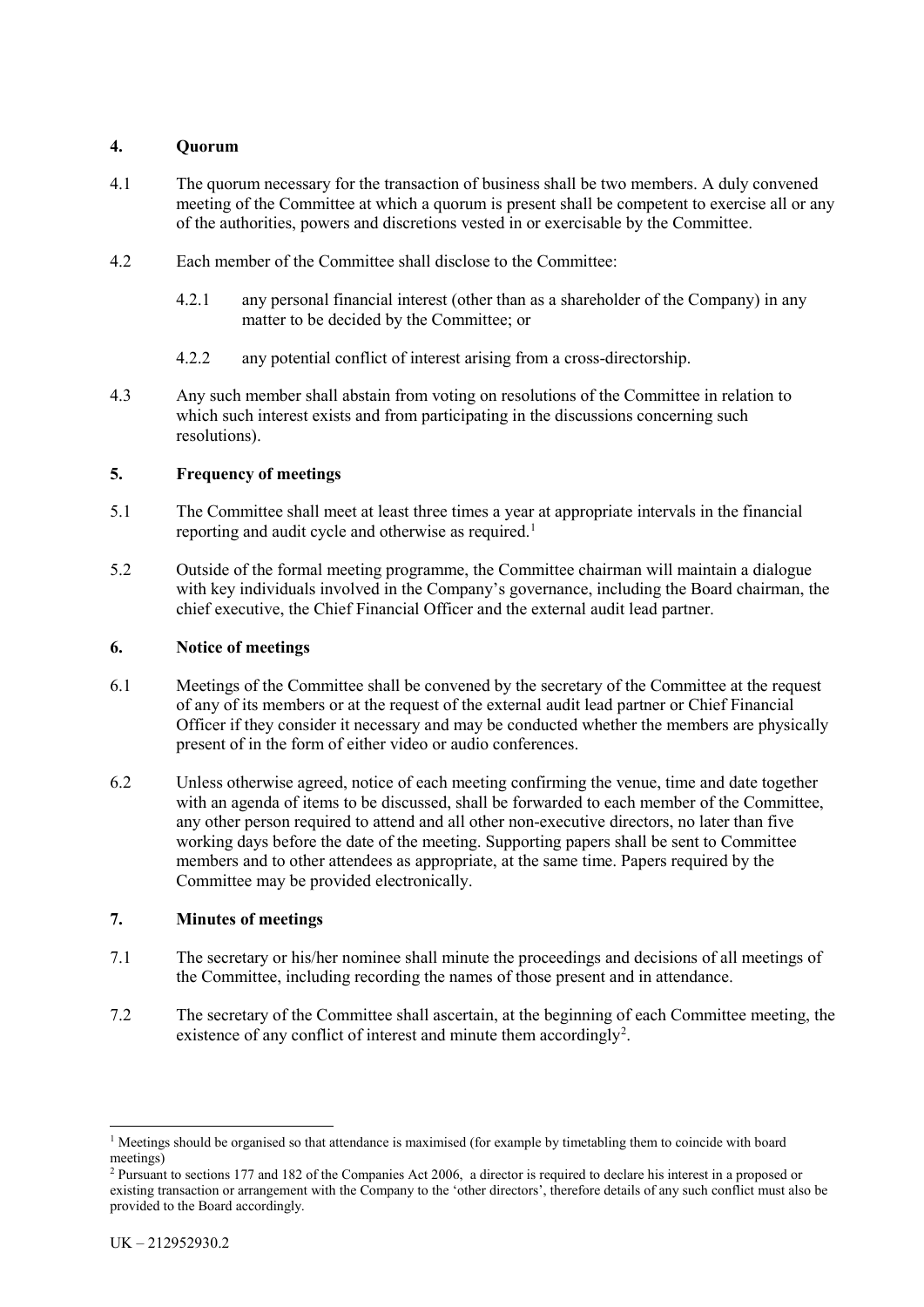7.3 Draft minutes of Committee meetings shall be circulated promptly to all members of the Committee. Once approved, minutes should be circulated to all other members of the Board unless in the opinion of the Committee chairman it would be inappropriate to do so.

#### **8. Engagement with Shareholders**

The Committee chairman should attend the annual general meeting to answer shareholder questions on the Committee's activities. The Committee chairman should also seek engagement with shareholders on significant matters related to the Committee's areas of responsibility.

#### **9. Duties**

The Committee should carry out the duties below for the Company, major subsidiary undertakings and the group as a whole, as appropriate.

#### 9.1 *Financial reporting*

- 9.1.1 The Committee shall monitor the integrity of the financial statements of the Company, including its annual and half-yearly reports, interim management statements, and any other formal announcement relating to its financial performance, reviewing and reporting to the Board on significant financial reporting issues and judgements which they contain having regard to matters communicated to it by the auditor.
- 9.1.2 In particular, the Committee shall review and challenge where necessary:
	- (a) the consistency of, and any changes to, significant accounting policies both on a year on year basis and across the Company/group;
	- (b) the methods used to account for significant or unusual transactions where different approaches are possible;
	- (c) whether the Company has followed appropriate accounting standards and made appropriate estimates and judgements, taking into account the views of the external auditor;
	- (d) the clarity and completeness of disclosure in the Company's financial reports and the context in which statements are made; and
	- (e) all material information presented with the financial statements, such as the Strategic Report and the corporate governance statement (in so far as it relates to the audit and to risk management).
- 9.1.3 Where the Committee is not satisfied with any aspect of the proposed financial reporting by the Company, it shall report its views to the Board.

#### 9.2 *Narrative reporting*

Where requested by the Board, the Committee should review the content of the annual report and accounts and advise the Board on whether, taken as a whole, it is fair, balanced and understandable and provides the information necessary for shareholders to assess the Company's performance, business model and strategy.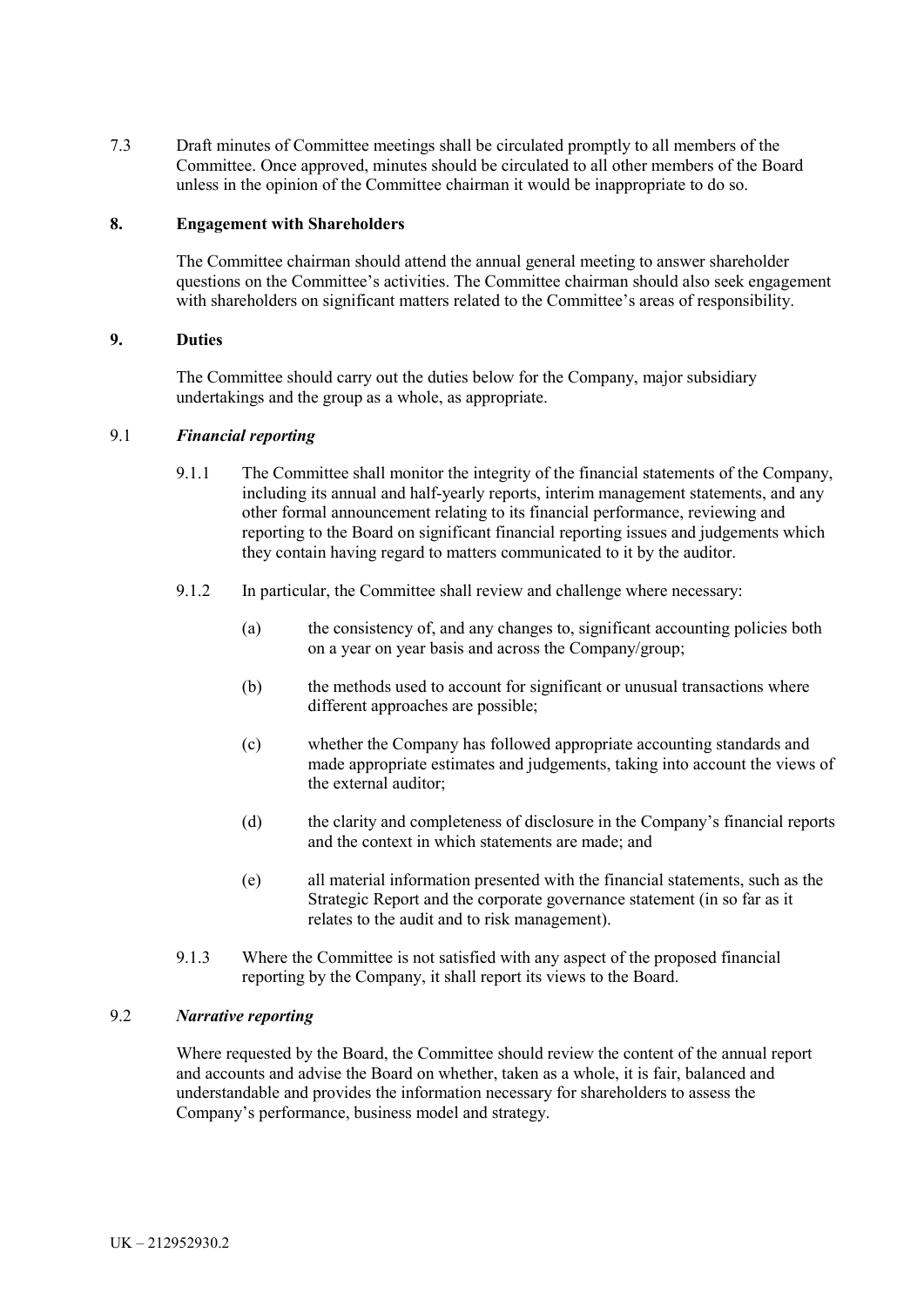#### 9.3 *Internal controls and risk management systems*

The Committee shall:

- 9.3.1 keep under review the Company's internal financial controls systems that identify, assess, manage and monitor financial risks, and other internal control and risk management systems; and
- 9.3.2 review and approve the statements to be included in the annual report concerning internal controls and risk management.<sup>[3](#page-3-0)</sup>

## 9.4 *Compliance and fraud*

The Committee shall:

- 9.4.1 review the Company's procedures for detecting fraud; and
- 9.4.2 review the Company's systems and controls for the prevention of bribery and receive reports on non-compliance.

## 9.5 *Internal audit*

The Committee shall:

- 9.5.1 approve the appointment and removal of the Nominated Person (in this case the Chief Financial Officer, or such other appropriate person appointed by the Committee in relation to reporting on the Group's Internal Audit Function) and ensuring that he or she has direct access to the Committee Chair, the Chairman and the Chief Executive Officer, provided that the Nominated Person remains accountable to the Committee at all times;
- 9.5.2 review and approve the internal audit plan and ensure the function has the necessary resources and access to information to enable it to fulfil its mandate, and is equipped to perform in accordance with appropriate professional standards for internal auditors;
- 9.5.3 receive a report on the results of the internal auditor's work on a 6 monthly basis;
- 9.5.4 review and monitor management's responsiveness to the internal auditor's findings and recommendations;
- 9.5.5 have a member of the internal audit team attend the Committee meeting at least once a year to talk through its findings and any recommendations; and
- 9.5.6 monitor and review the effectiveness of the Company's internal audit function, in the context of the Company's overall risk management system;
- 9.5.7 consider (from time to time) whether an independent and objective third party review of the effectiveness of the Internal Audit Function and its processes is appropriate. If such a review is undertaken, the Committee shall identify appropriate criteria for defining the success of the Internal Audit Function (for the avoidance of doubt, delivery of the Internal Audit Plan shall not be the sole criterion of this evaluation) and discuss this with the independent reviewer;

<span id="page-3-0"></span> <sup>3</sup> Unless this is done by the Board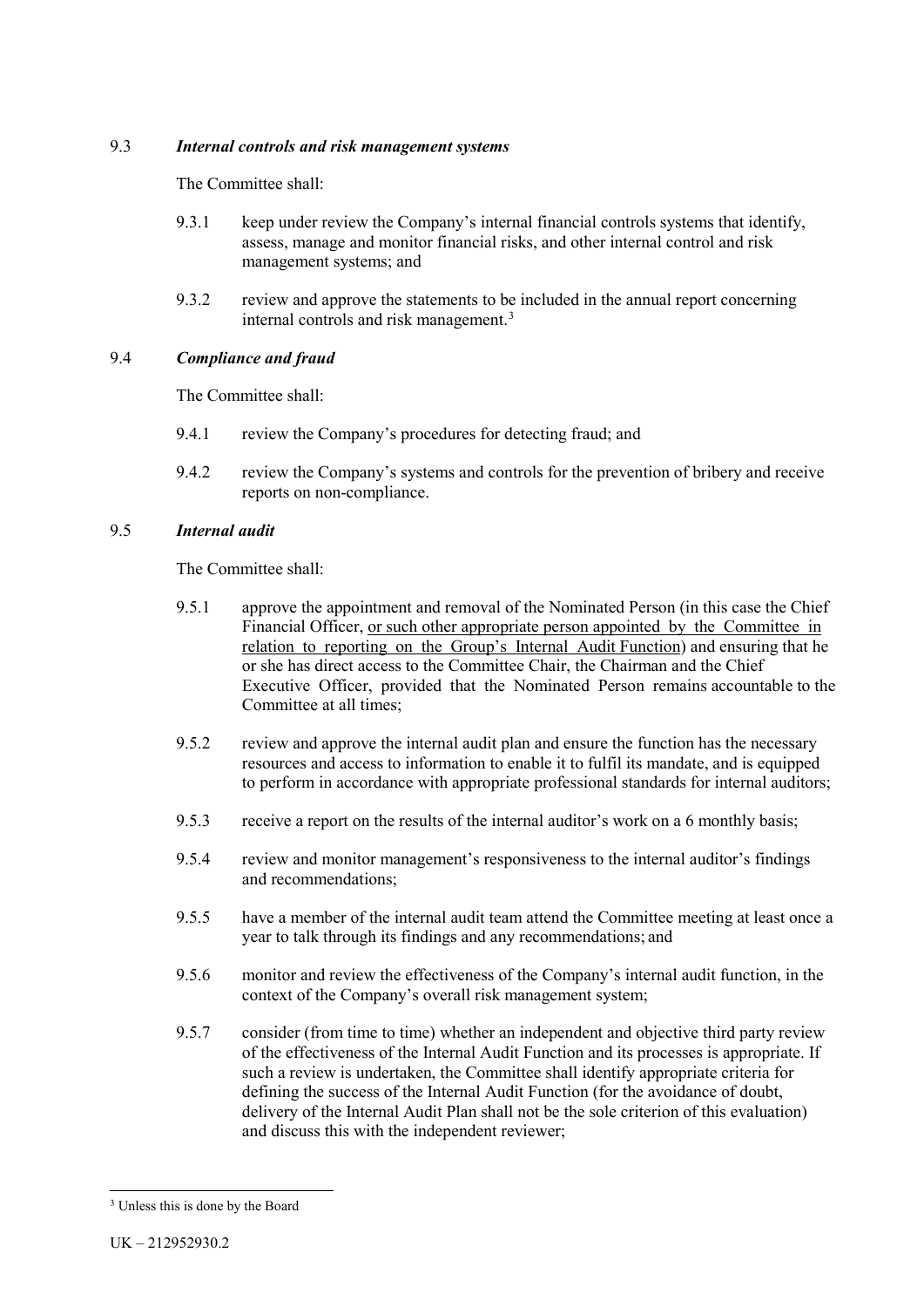## 9.6 *External Audit*

The Committee shall:

- 9.6.1 consider and make recommendations to the Board, in accordance with all legal and regulatory requirements, to be put to shareholders for approval at the AGM, in relation to the appointment, re-appointment and removal of the Company's external auditor;
- 9.6.2 oversee the timing of and conduct of the selection process for new external auditors ensuring that the requirements of the UK Corporate Governance Code, Competition and Markets Authority Order and EU Audit Directives and Regulations in relation to external audit tenders are adhered to;
- 9.6.3 ensure that at least every ten years the audit services contract is put out to tender and in respect of such tender ensure that all tendering firms have appropriate access to information and individuals during the tendering process;
- 9.6.4 if an auditor resigns, investigate the issues leading to this and decide whether any action is required;
- 9.6.5 oversee the relationship with the external auditor including (but not limited to):
	- (a) approval of their terms of engagement, including any engagement letter issued at the start of each audit and the scope of the audit;
	- (b) approval of their remuneration, including both fees for audit and non-audit services, and that the level of fees is appropriate to enable an effective and high quality audit to be conducted;
	- (c) assessing annually their independence and objectivity taking into account relevant UK professional and regulatory requirements and the relationship with the auditor as a whole, including the provision of any non-audit services;
	- (d) satisfying itself that there are no relationships (such as family, employment, investment, financial or business) between the auditor and the Company (other than in the ordinary course of business) which could adversely affect the auditor's independence and objectivity;
	- (e) agreeing with the Board a policy on the employment of former employees of the Company's auditor, and monitoring the implementation of this policy;
	- (f) monitoring the auditor's compliance with relevant ethical and professional guidance on the rotation of audit partner, the level of fees paid by the Company compared to the overall fee income of the firm, office and partner and other related requirements;
	- (g) assessing annually the qualifications, expertise and resources of the auditor and the effectiveness of the audit process, which shall include a report from the external auditor on their own internal quality procedures;
	- (h) seeking to ensure co-ordination with the activities of the internal audit function: and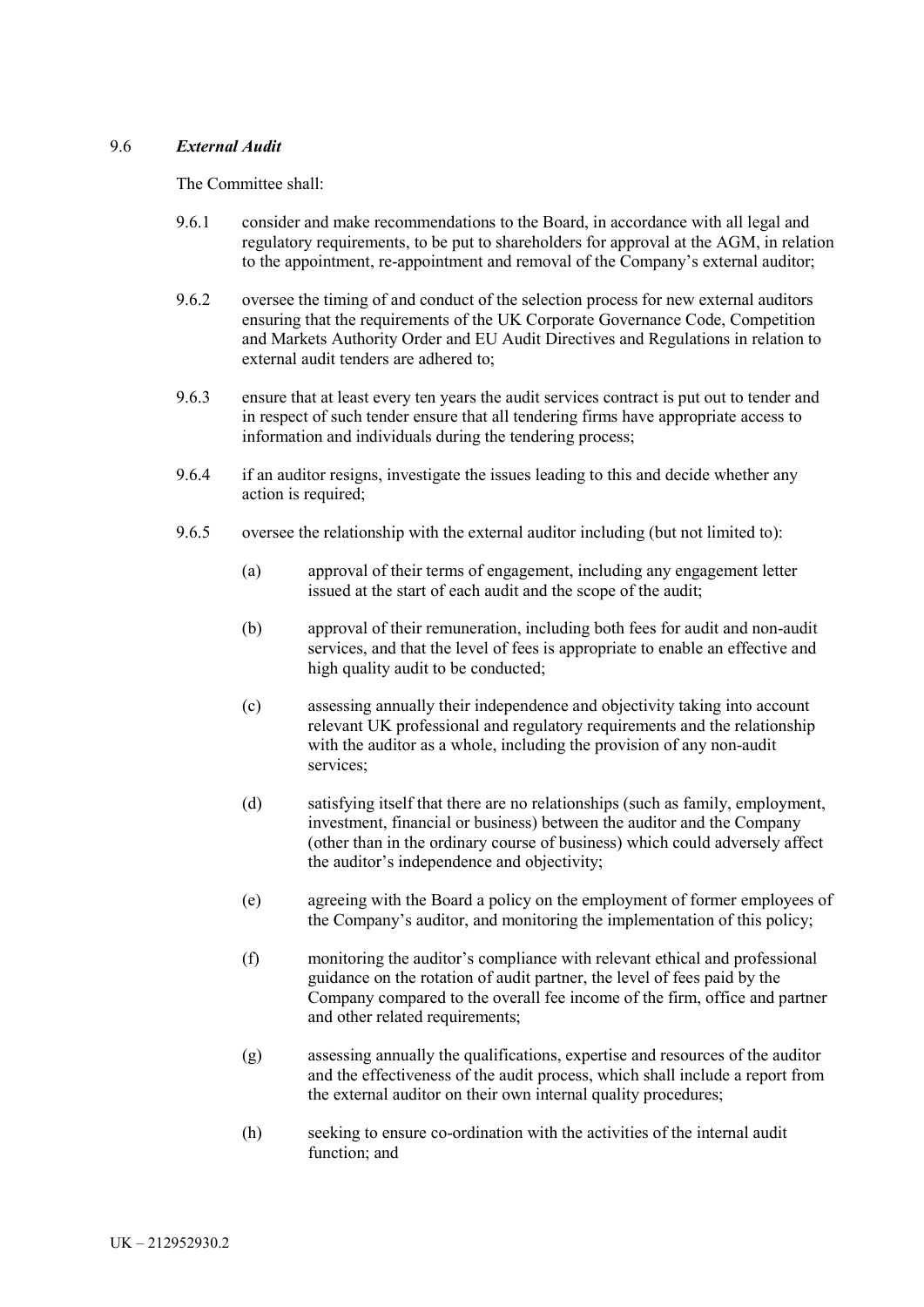- (i) evaluating the risks to the quality and effectiveness of the financial reporting process and consideration of the need to include the risk of the withdrawal of their auditor from the market in that evaluation.
- 9.6.6 meet regularly with the external auditor (including once at the planning stage before the audit and once after the audit at the reporting stage) and at least once a year, without management being present, to discuss the auditor's remit and any issues arising from the audit;
- 9.6.7 discuss with the external auditor the factors that could affect audit quality and review and approve the annual audit plan and ensure that it is consistent with the scope of the audit engagement, having regard to the seniority, expertise and experience of the audit team; and
- 9.6.8 review the findings of the audit with the external auditor. This shall include but not be limited to, the following:
	- (a) a discussion of any major issues which arose during the audit;
	- (b) the external auditor's explanation of how the risks to audit quality were addressed;
	- (c) key accounting and audit judgements;
	- (d) the external auditor's view of their interactions with senior management;
	- (e) levels of errors identified during the audit; and
	- (f) the effectiveness of the audit process.

The Committee shall also:

- 9.6.9 review any representation letter(s) requested by the external auditor before they are signed by management;
- 9.6.10 review the management letter and management's response to the auditor's findings and recommendations;
- 9.6.11 develop and implement a policy on the supply of non-audit services by the external auditor, ensuring there is prior approval of non-audit services, and to avoid any threat to auditor objectivity and independence, taking into account any relevant ethical guidance on the matter; and
- 9.6.12 develop and implement a policy regarding the provision of tax services by the external auditor.

#### **10. Reporting responsibilities**

- 10.1 The Committee chairman shall report formally to the Board on its proceedings after each meeting on all matters within its duties and responsibilities and shall also formally report to the Board on how it has discharged its responsibilities. This report shall include:
	- 10.1.1 the significant issues that it considered in relation to the financial statements and how these were addressed;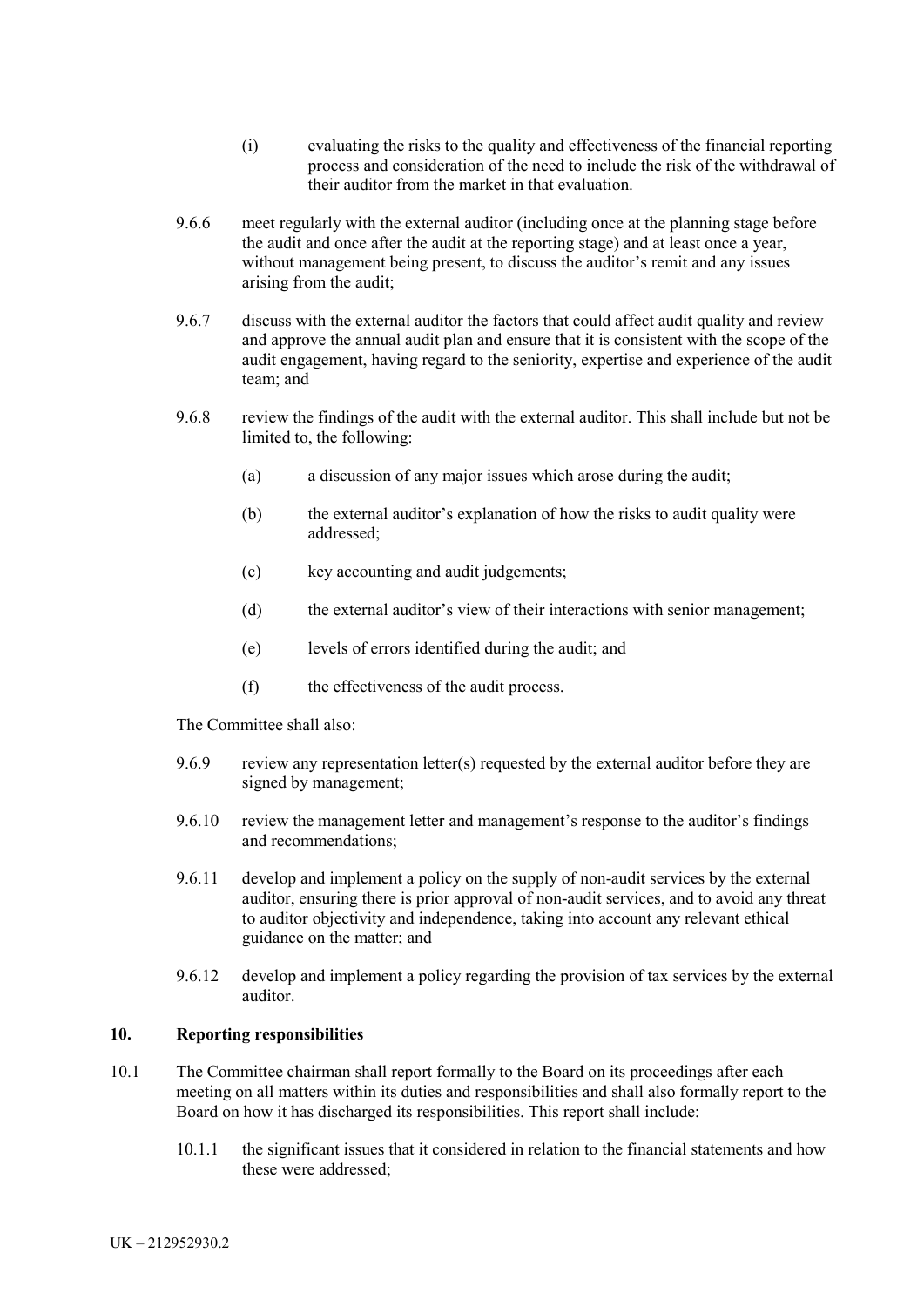- 10.1.2 its assessment of the effectiveness of the external audit process and its recommendation on the appointment or reappointment of the external auditor; and
- 10.1.3 any other issues on which the Board has requested the Committee's opinion.
- 10.2 The Committee shall make whatever recommendations to the Board it deems appropriate on any area within its remit where action or improvement is needed.
- 10.3 The Committee shall compile a report on its activities to be included in the Company's annual report. The report should include an explanation of how the Committee has addressed the effectiveness of the external audit process; the significant issues that the Committee considered in relation to the financial statements and how these issues were addressed, having regard to matters communicated to it by the auditor; and all other information requirements set out in the UK Corporate Governance Code and related FRC guidance.
- 10.4 In the compiling the reports referred to in 10.1 and 10.3, the Committee should exercise judgement in deciding which of the issues it considers in relation to the financial statements are significant, but should include at least those matters that have informed the Board's assessment of whether the Company is a going concern and the inputs to the Board's viability statement. The report to shareholders need not repeat information disclosed elsewhere in the annual report and accounts, but could provide cross-references to that information.

## **11. Other matters**

The Committee shall:

- 11.1 have access to sufficient resources in order to carry out its duties, including access to the company secretariat for assistance as required;
- 11.2 be provided with appropriate and timely training, both in the form of an induction programme for new members and on an ongoing basis for all members;
- 11.3 give due consideration to laws and regulations, the provisions of the UK Corporate Governance Code and the requirements of the UK Listing Authority's Listing, Prospectus and Disclosure Guidance and Transparency Rules, the Director's Duties contained in the Companies Act 2006 and any other applicable rules, as appropriate;
- 11.4 be responsible for co-ordination of the internal and external auditors;
- 11.5 oversee any investigation of activities which are within its terms of reference;
- 11.6 work and liaise as necessary with all other Board committees;
- 11.7 arrange for periodic reviews of its own performance and, at least annually, review its constitution and terms of reference to ensure it is operating at maximum effectiveness and recommend any changes it considers necessary to the Board; and
- 11.8 ensure that the terms of reference are made available by placing them on the Company's website

#### **12. Authority**

The Committee is authorised to: